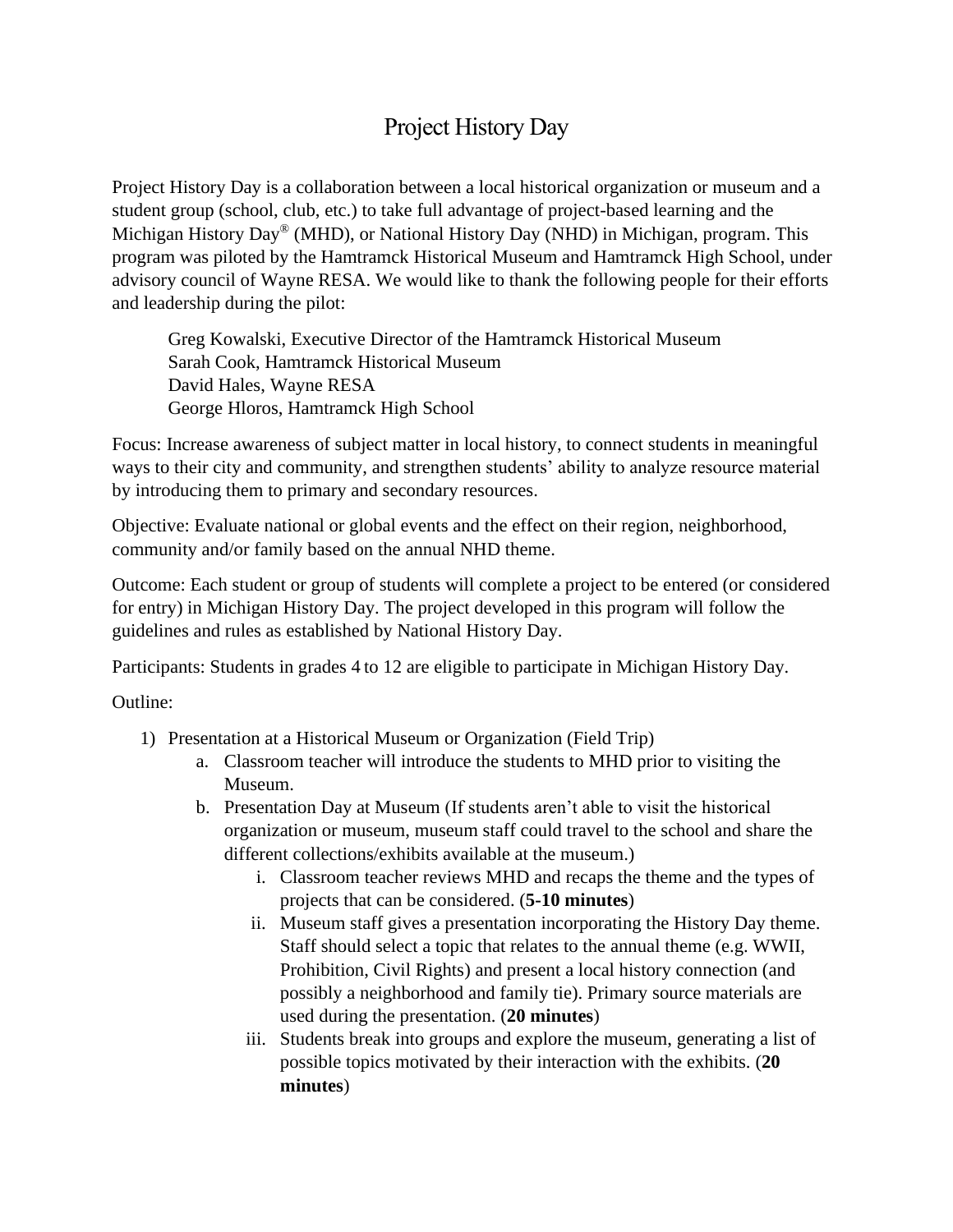- iv. In small groups, students discuss topics and choose their top 3 choices for possible topics and discuss the resources that motivated them to choose those topics. (**10 minutes**)
- 2) Independent and Classroom Research
	- a. Museum staff visit class(es) for updates and discussions. Information about individual projects and brief interviews (5-10 minutes) with each of the student groups will help determine the materials that will be gathered for the second visit to the museum.
		- i. Interview Questions:
			- What is the topic of the project and why did you choose this topic? (Make sure they say how they think it ties to the annual theme.)
			- What sources have you reviewed so far?
			- What type of project are you doing? (IE: Documentary, Exhibit, Paper, Performance, or Website)
	- b. Students complete preliminary research in classroom before next phase of the project. It will help if students have a basic understanding of the event or person they are researching before they visit the museum for primary source research. It would also be helpful if students are familiar with a source analysis tool. The teacher should share his or her preference with museum staff. Examples of source analysis tools can be found at:
		- i. Library of Congress [www.loc.gov/teachers/usingprimarysources/guides.html](http://www.loc.gov/teachers/usingprimarysources/guides.html)
		- ii. National Archives [www.archives.gov/education/lessons/worksheets](https://www.archives.gov/education/lessons/worksheets)
- 3) In-depth Research at the Museum

Museum staff will prepare primary source materials for the students to investigate. These will be a combination of books, research papers, news articles, photos, and artifacts in hard copy or electronic (e.g. Library of Congress site) as applicable. Volunteers from the museum, historical organization, and possibly past MHD judges will be assigned to student groups to assist students as they research.

Provide volunteers with a general overview of the agenda and expectations of the day before the event. Include the annual theme narrative and examples of the source analysis tool with the message. If possible, provide time before students arrive to answer questions from the volunteers and go over any logistics.

- a. Museum staff introduces the work the museum did to gather resources and where to go to do more research.
- b. A representative from the local public library will give a 10-minute presentation on library resources and how to work with librarians to further your research. He or she will also talk about primary source material.
- c. Groups go to their pre-set stations and start their research. Provide source analysis tools from the National Archives or Library of Congress to each group of students. (Check with teacher about preferred source tool)